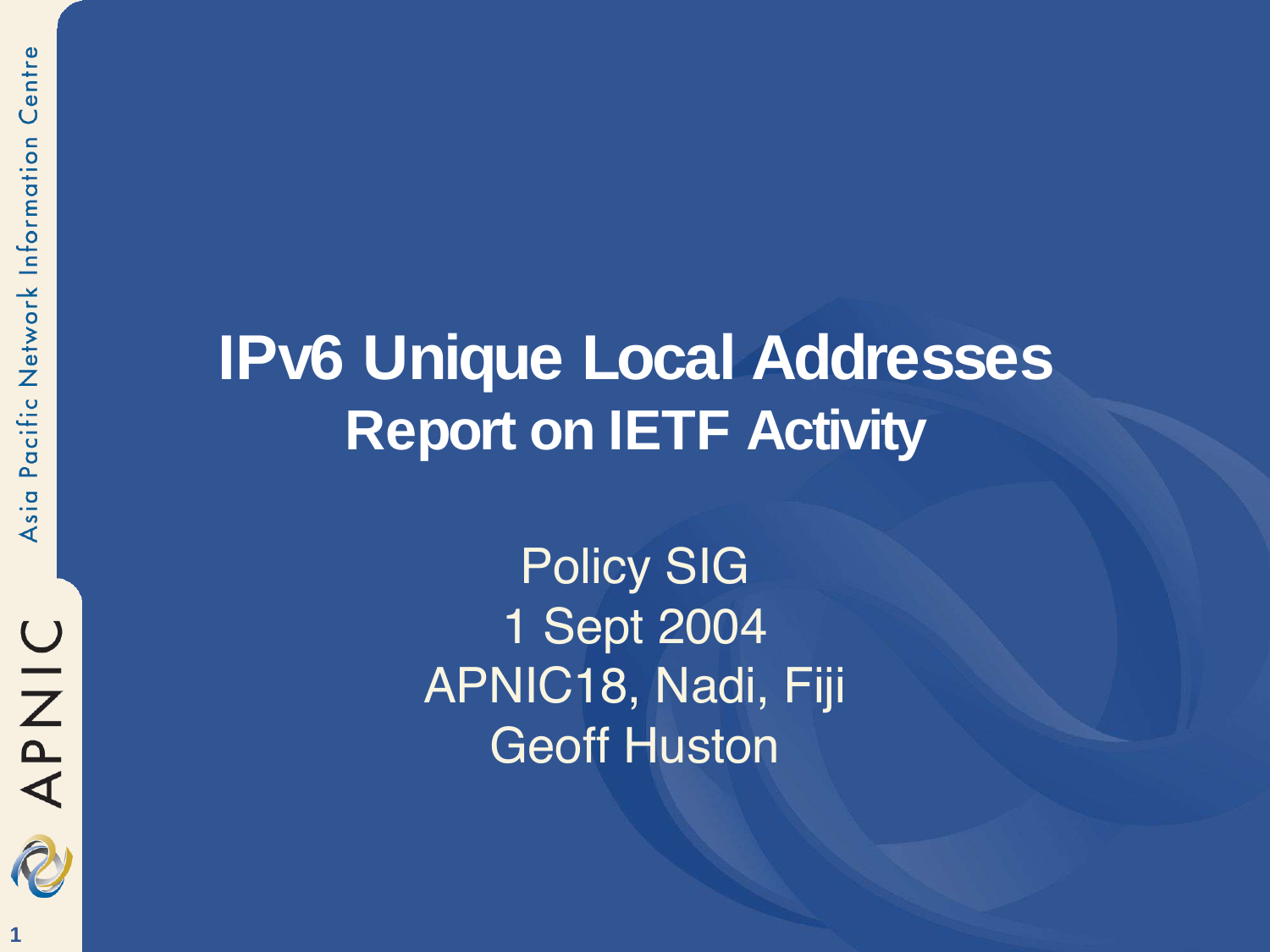## **Unique Local Addresses**

- "Local" Use instead of "Global " Use
	- Private addresses in terms of uniqueness
	- Global addresses in terms of uniqueness
- Objectives
	- Single address pool subdivided into /48 prefixes
	- Each prefix to be globally unique
		- or "probably" unique
	- Not intended to be globally routed
		- Easily filtered at 'edges'
	- Is intended to be locally routed in context of various forms of private use
	- No hierarchical structure
	- No provider addresses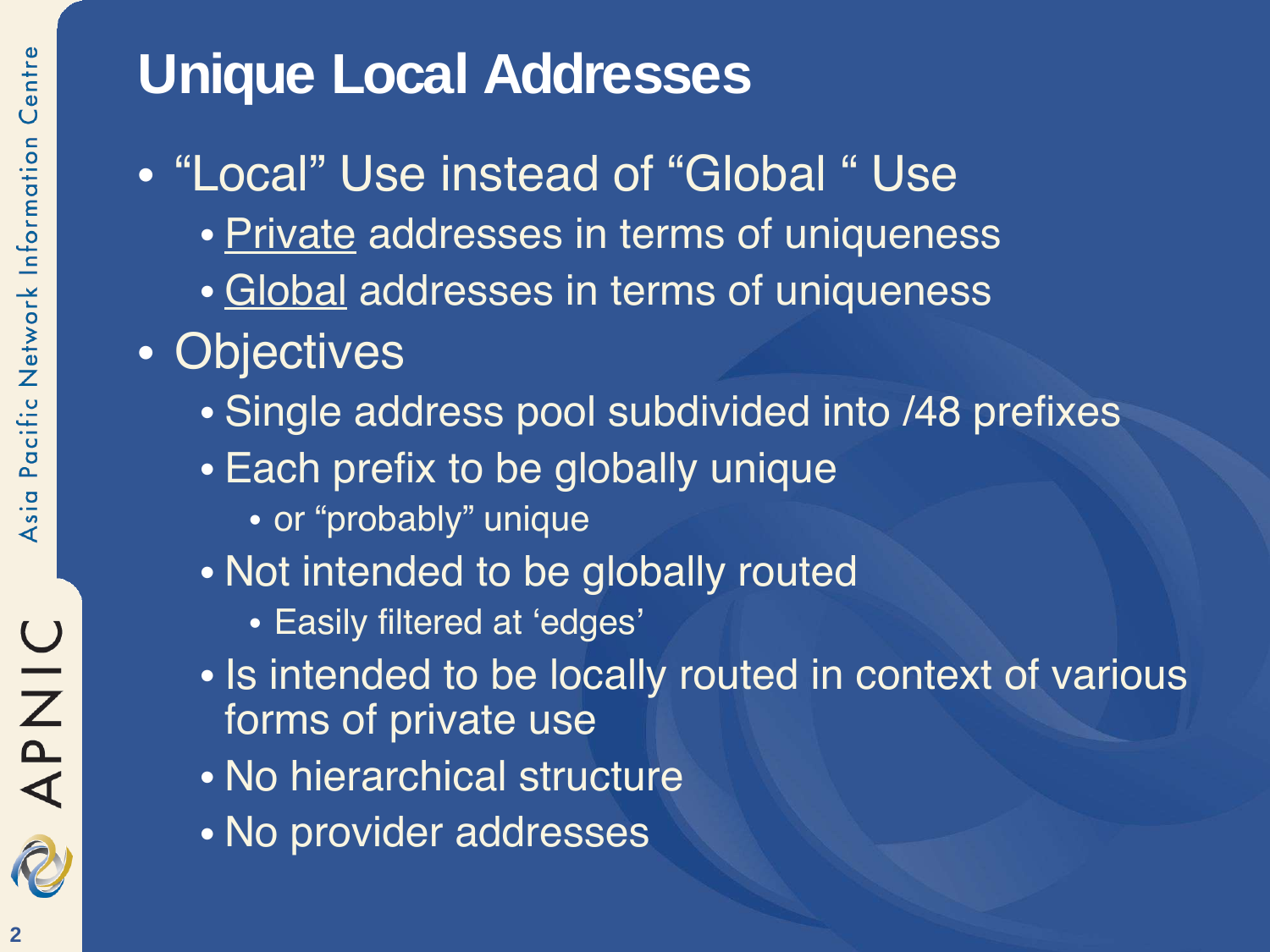# **ULA pools**

• Two address pools • Local self-assigned ULA prefixes •Centrally assigned ULA prefixes • Why Two? • Local FD00::/8 • Self selection of a prefix • No coordinated registration records maintained • Probably unique, but not definitely unique •Central FC00::/8 • Prefixes assigned by a registry function • Registration records are maintained • Globally unique prefixes

APNIC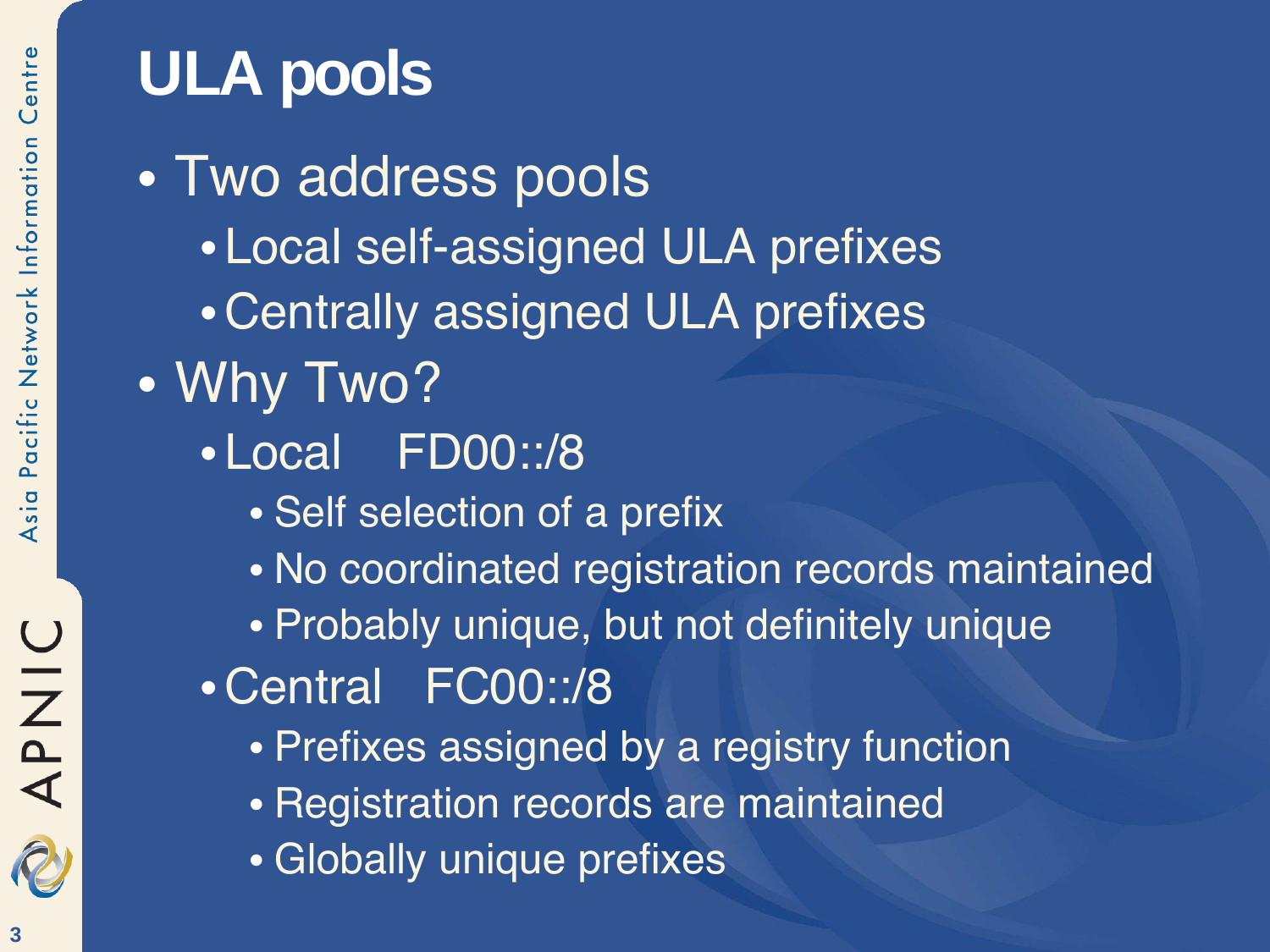### **IPv6 ULA Address structure**



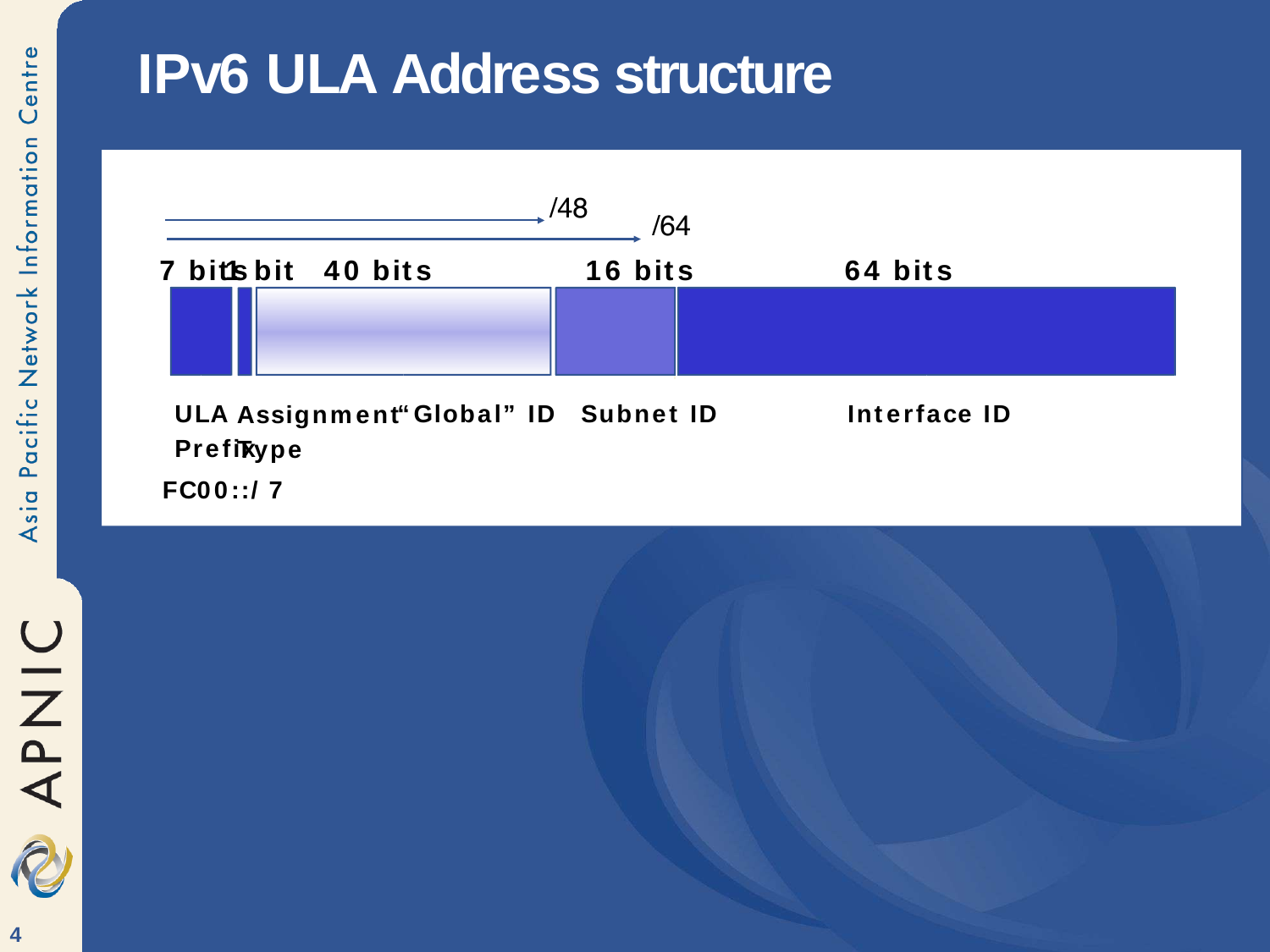## **Locally assigned local addresses**

#### draft-ietf-ipv6-unique-local-addr-05.txt

- Specification of the unique local address structure
- Specification of the self-selection prefix: FD00::/8
- Random self-selection of the unique\* 40 bit identifier: trunc(MD5(local time . local EUI-64), 40bit)
- Intended to overlay provider (global) ID, with each numbered entity having common low 80bits (subnet ID, Interface ID)
- Address selection algorithm inferred as local preferred over global
- Requires split horizon (two-faced) DNS
- May also require non-authoritative synthesis of PTR records for local addresses

\* almost unique!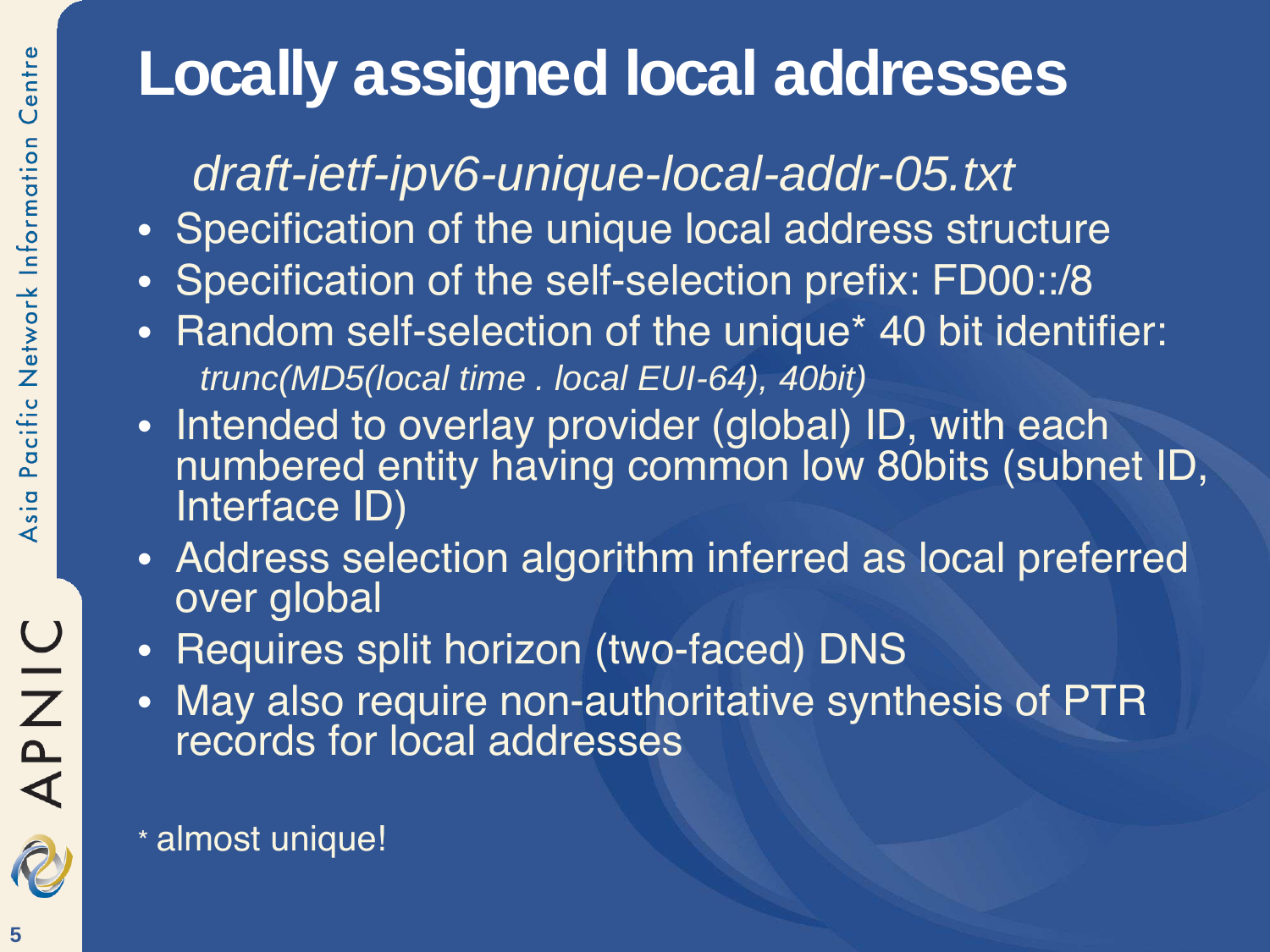# **Centrally assigned local addresses**

#### draft-ietf-ipv6-ula-central-00.txt

- Specification of centrally-allocated unique local addresses
- Specification of the centrally managed prefix: Fc00::/8

## • Attributes of the Allocation Registry:

Available to anyone in an unbiased manner.

Permanent with no periodic fees.

Allocation on a permanent basis, without any need for renewal and without any procedure for de-allocation.

Provide mechanisms that prevent hoarding of these allocations. The ownership of each individual allocation should be private, but should be escrowed.

## • Random selection of a unique global prefix

APNIC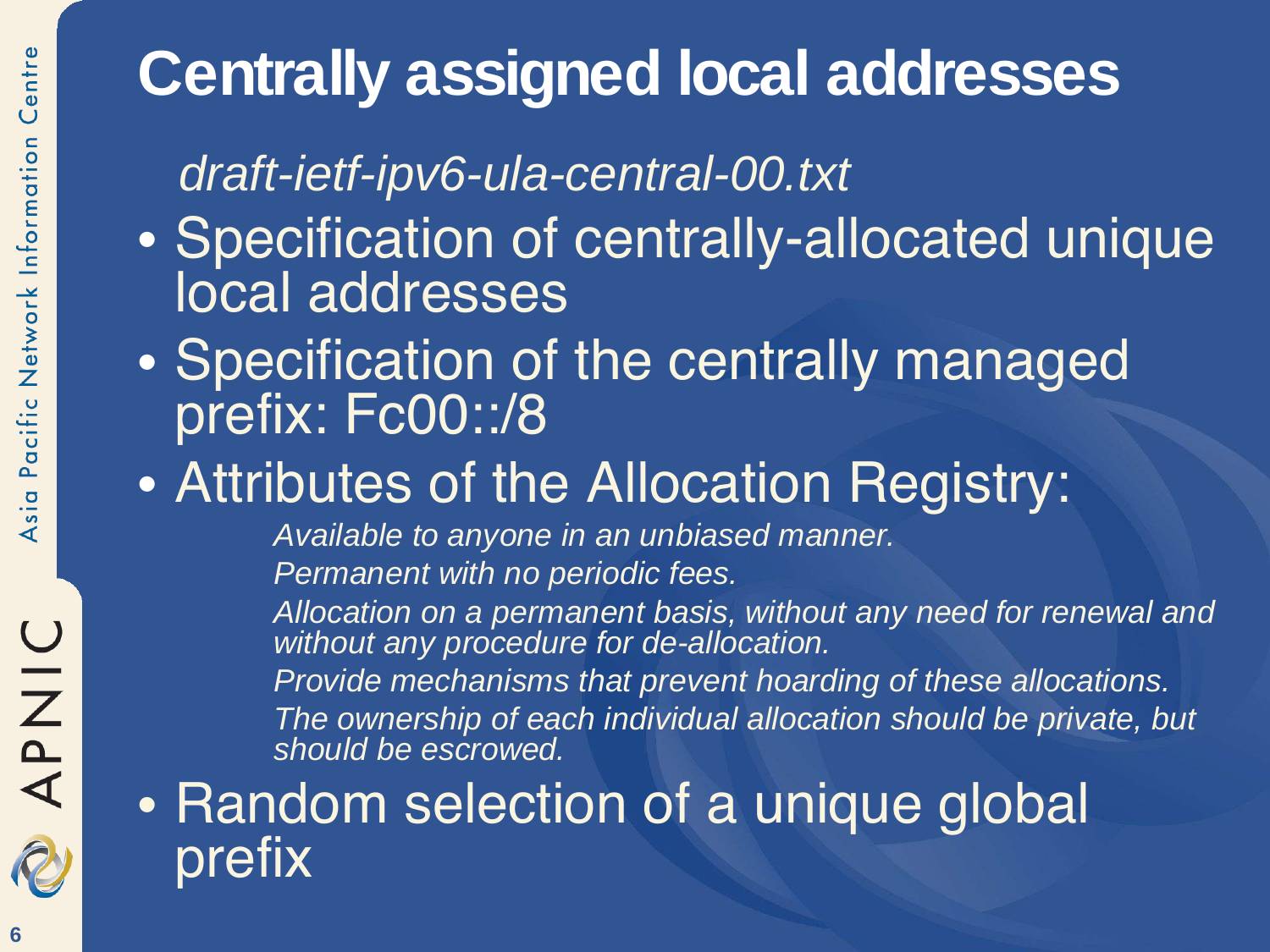# **Open issues with ULAs and IPv6**

- This effort poses a number of followup questions in the context of the IPv6 architecture, including:
	- How could 'leakage' of ULA prefixes into the global routing table be prevented?
	- Why is prevention of such leakages an important objective?
	- Is this destined to become a surrogate mechanism for distribution of IPv6 unicast prefixes?
	- How does host-based address selection work for multiaddressed hosts?
	- How does a two-faced DNS server know when to provide responses that include local address values?
	- Should local addresses be used by preference?
	- Should local addresses be used at all when global addresses exist?
	- Is this yet another attempt to re-run the 8+8 architecture?
	- Are these prefixes the seed of a IPv6 identity space?